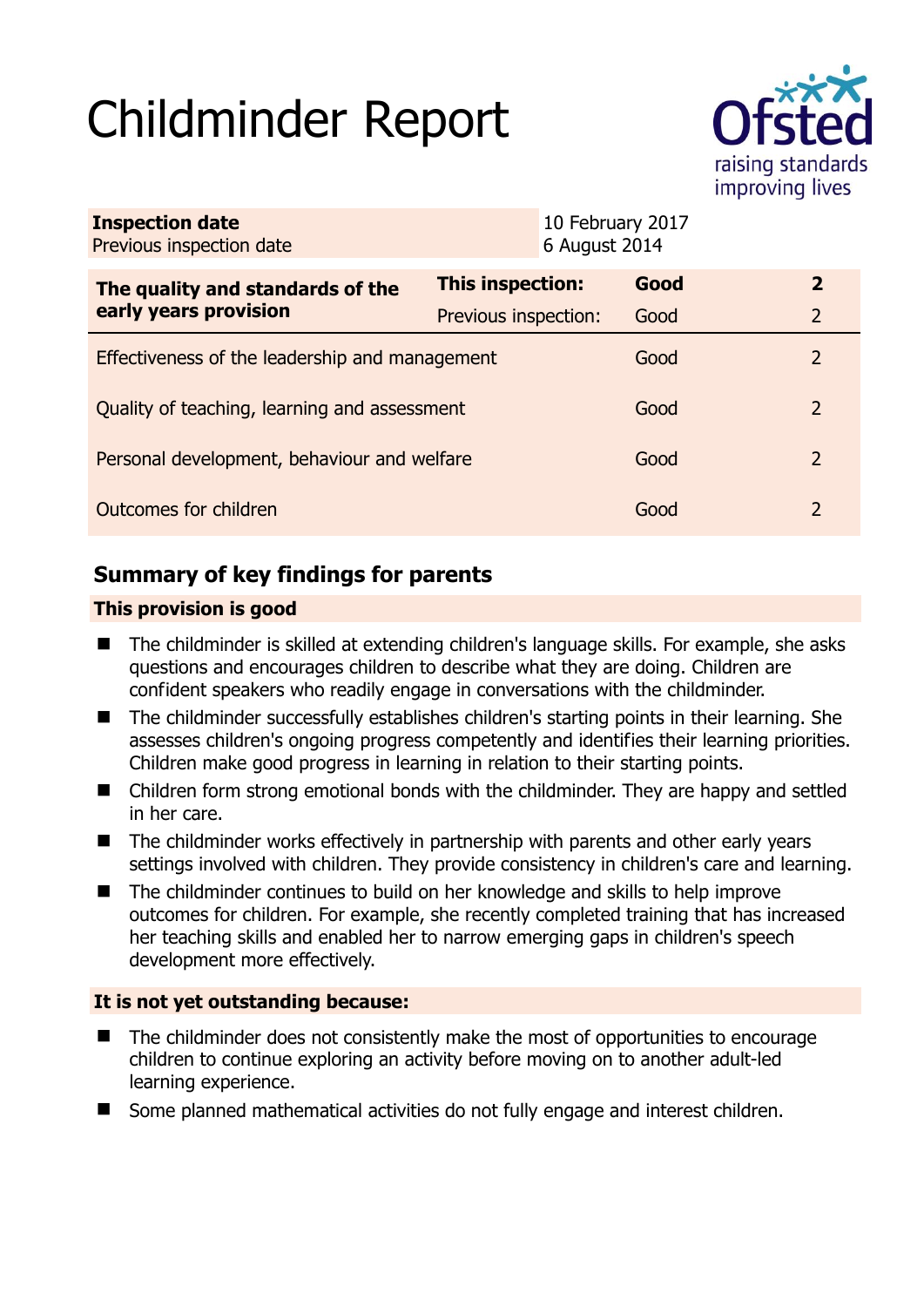# **What the setting needs to do to improve further**

#### **To further improve the quality of the early years provision the provider should:**

- $\blacksquare$  provide sufficient time for children to explore planned activities to their satisfaction before introducing new ones
- provide further exciting and innovative ways to build on children's strong mathematical skills.

## **Inspection activities**

- The inspector observed children's activities indoors and in the garden.
- The inspector sampled children's learning records and other relevant documentation.
- The inspector looked at the childminder's self-evaluation form.
- The inspector took account of the views of parents from written feedback.
- The inspector discussed childcare practice with the childminder.

#### **Inspector**

Alison Weaver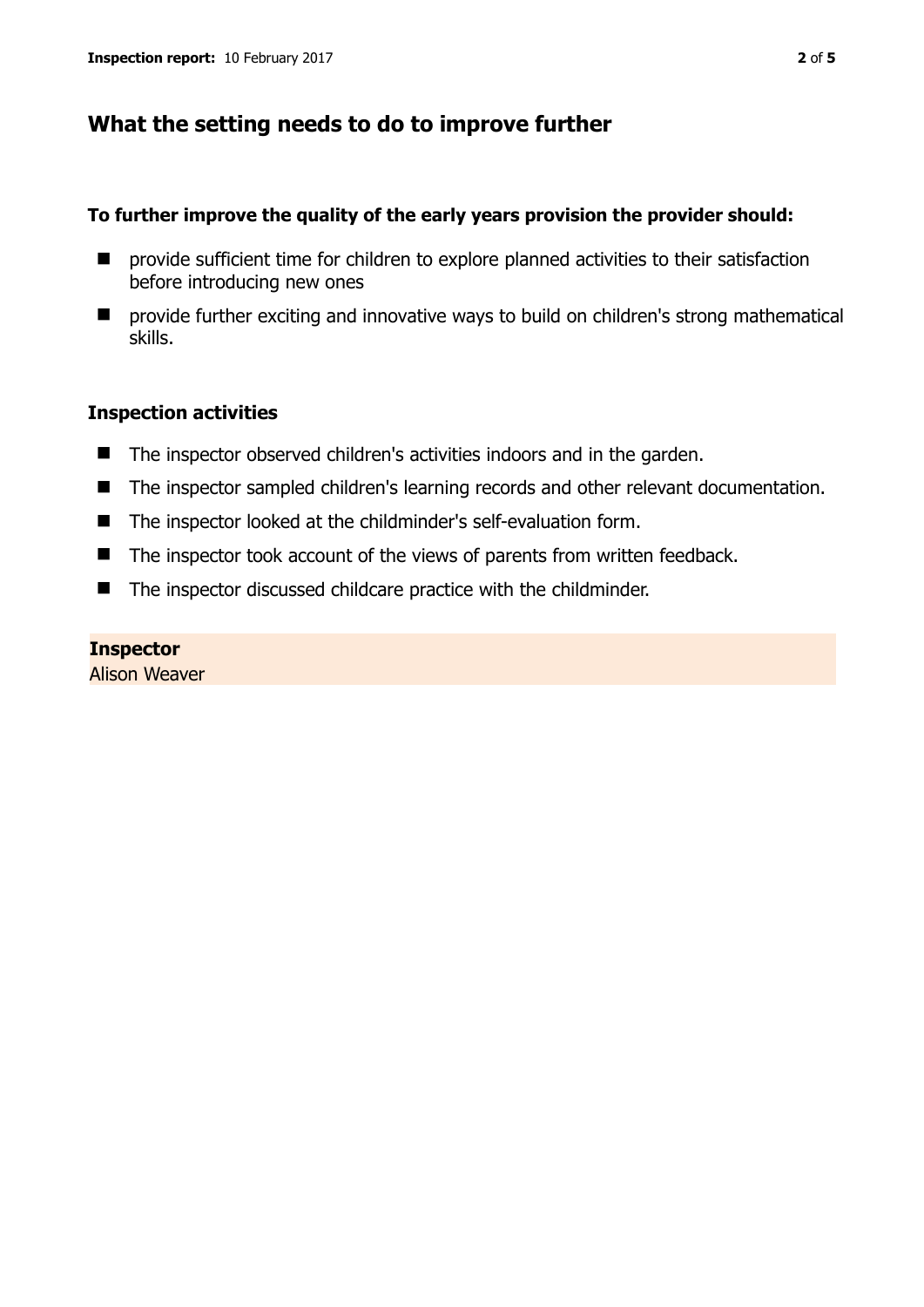# **Inspection findings**

## **Effectiveness of the leadership and management is good**

Safeguarding is effective. The childminder has a thorough knowledge of how to protect children, for example, from extreme views and harm. She rarely uses her assistant but she makes sure he fully understands his role in safeguarding children. The childminder supervises, coaches and supports the assistant when he works with her. The childminder maintains a safe and secure home where children move around independently. The childminder monitors children's progress effectively, for example, by making good use of the assessment records she completes to help identify children's learning needs. She evaluates her practice and focuses well on areas for development, such as providing additional resources to build further on children's strong early reading skills.

## **Quality of teaching, learning and assessment is good**

Since the previous inspection, the childminder has been responding more effectively to children's curiosity. For example, she makes better use of unplanned activities and spontaneous opportunities to build on children's knowledge and learning. Overall, children enjoy a variety of interesting learning experiences, such as exploring ice. Children develop good control and coordination, for example, when they use large tweezers and a scoop to move ice cubes. Children increase their understanding of simple science, such as finding out what happens to ice when it gets warm. They learn which objects float and which sink, for example, during water play activities. Children confidently demonstrate to the childminder how toys work.

#### **Personal development, behaviour and welfare are good**

The childminder has increased the opportunities for children to develop a strong understanding of healthy lifestyles since the previous inspection. Children enjoy daily exercise and fresh air. They develop good physical skills and learn to manage risks safely. The childminder teaches children about healthy eating. She successfully reinforces children's understanding of the importance of good personal hygiene. The childminder teaches children how to stay safe on outings. For example, children develop a good awareness of how to cross roads safely and the dangers of water.

#### **Outcomes for children are good**

Children develop well in the skills they need to be ready for the move on to school. They are confident, independent and manage their own personal care needs well, such as putting on coats to play outside. They willingly do tasks, such as tidying up and helping prepare snacks. Children make choices from a good range of challenging resources. They concentrate well at favourite activities, such as role play and playing with toy vehicles. Children behave well and respond positively to adults. They share and take turns. Children develop a positive attitude towards differences in society and respect for others.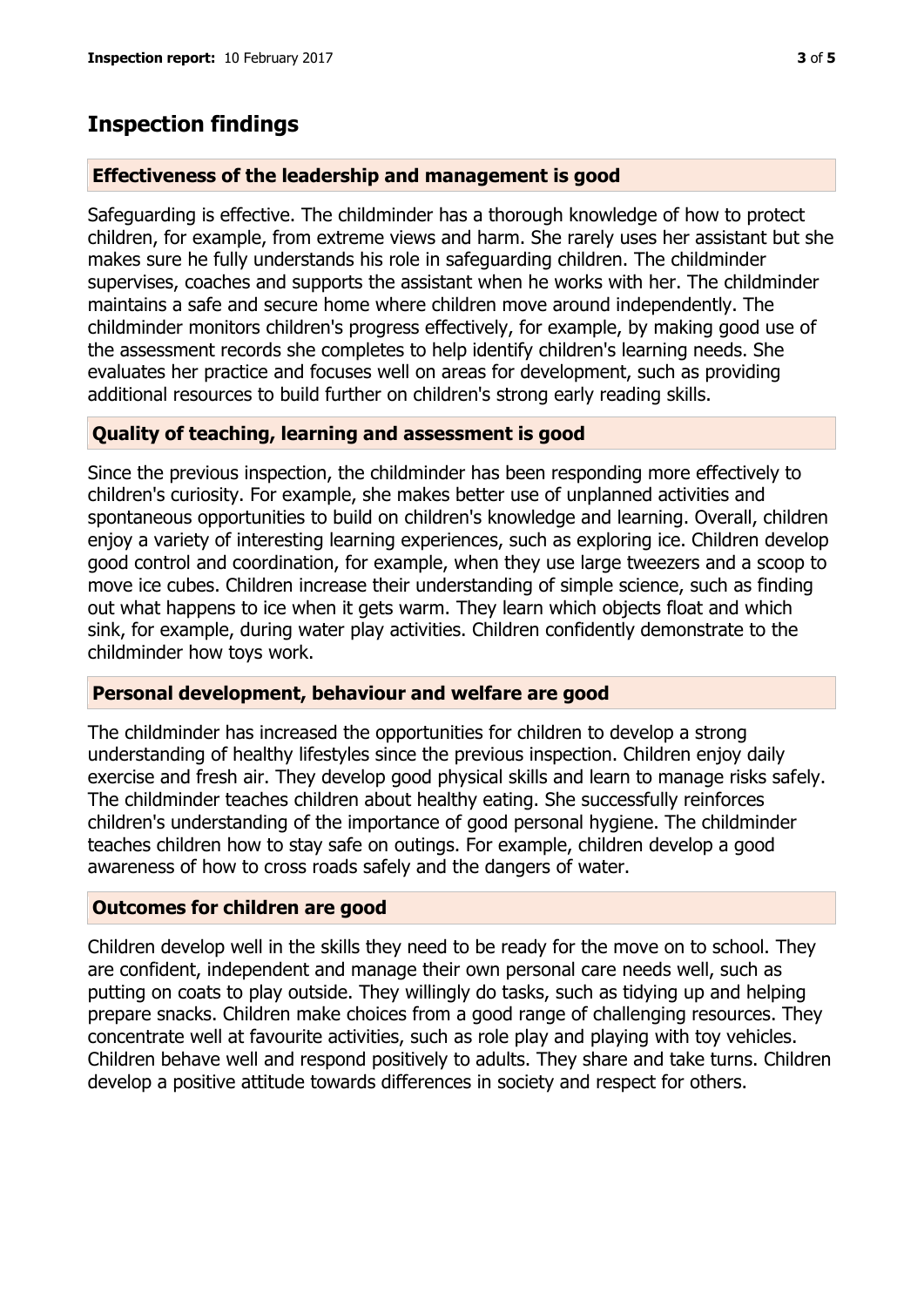# **Setting details**

| Unique reference number       | EY475855                                                                             |  |
|-------------------------------|--------------------------------------------------------------------------------------|--|
| <b>Local authority</b>        | Kent                                                                                 |  |
| <b>Inspection number</b>      | 1071851                                                                              |  |
| <b>Type of provision</b>      | Childminder                                                                          |  |
| Day care type                 | Childminder                                                                          |  |
| <b>Registers</b>              | Early Years Register, Compulsory Childcare<br>Register, Voluntary Childcare Register |  |
| Age range of children         | $1 - 5$                                                                              |  |
| <b>Total number of places</b> | 5                                                                                    |  |
| Number of children on roll    | 6                                                                                    |  |
| Name of registered person     |                                                                                      |  |
| Date of previous inspection   | 6 August 2014                                                                        |  |
| <b>Telephone number</b>       |                                                                                      |  |

The childminder registered in 2014. She lives in Tunbridge Wells, Kent. The childminder offers care from 7.30am to 6.30pm, Monday to Saturday, all year round. She occasionally works with an assistant.

This inspection was carried out by Ofsted under sections 49 and 50 of the Childcare Act 2006 on the quality and standards of provision that is registered on the Early Years Register. The registered person must ensure that this provision complies with the statutory framework for children's learning, development and care, known as the early years foundation stage.

Any complaints about the inspection or the report should be made following the procedures set out in the guidance 'Complaints procedure: raising concerns and making complaints about Ofsted', which is available from Ofsted's website: www.gov.uk/government/organisations/ofsted. If you would like Ofsted to send you a copy of the guidance, please telephone 0300 123 4234, or email enquiries@ofsted.gov.uk.